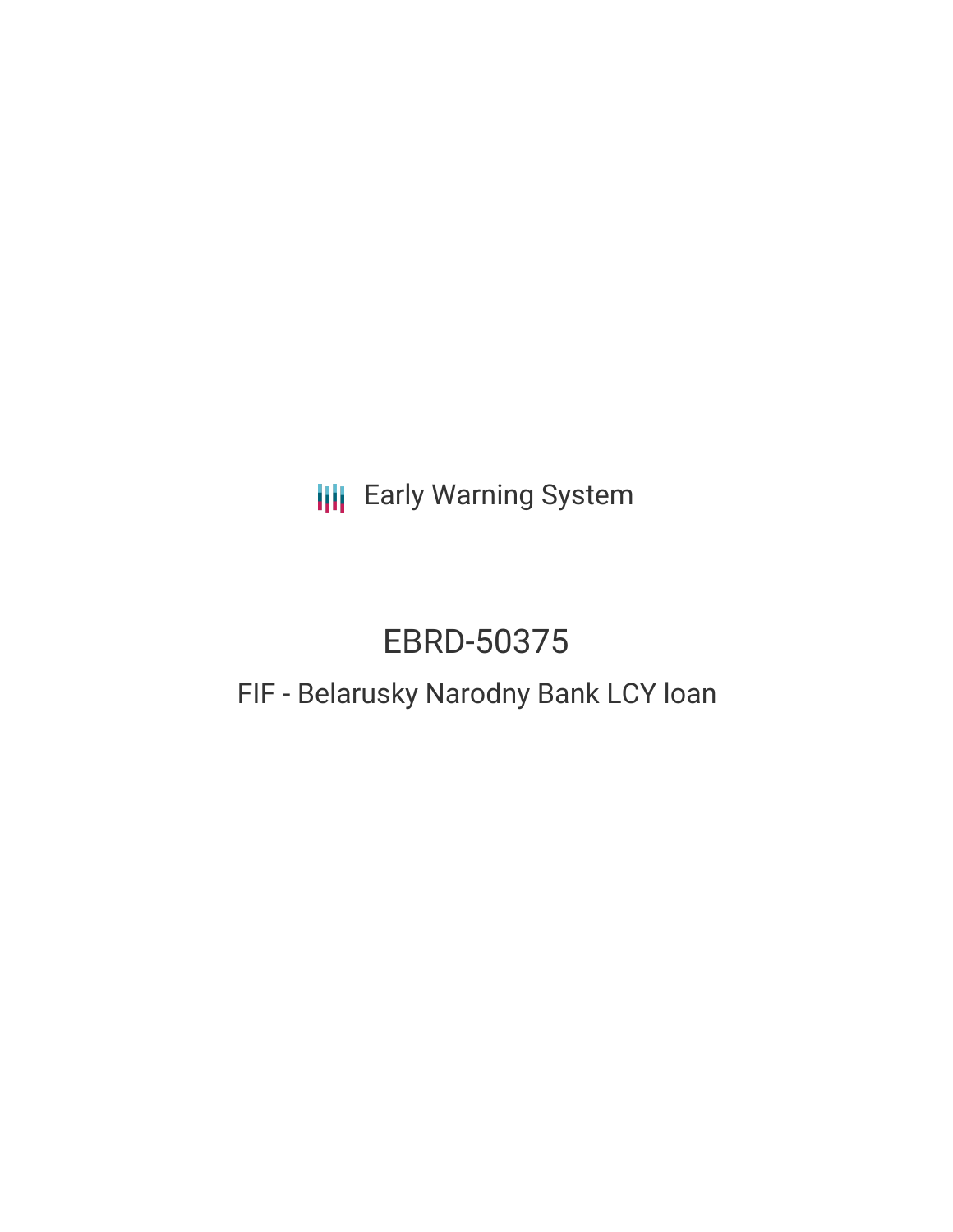

## **Quick Facts**

| <b>Countries</b>               | <b>Belarus</b>                                          |
|--------------------------------|---------------------------------------------------------|
| <b>Financial Institutions</b>  | European Bank for Reconstruction and Development (EBRD) |
| <b>Status</b>                  | Active                                                  |
| <b>Bank Risk Rating</b>        | FI                                                      |
| <b>Voting Date</b>             | 2018-07-24                                              |
| <b>Borrower</b>                | Belarusky Narodny Bank                                  |
| <b>Sectors</b>                 | Finance                                                 |
| <b>Investment Type(s)</b>      | Loan                                                    |
| <b>Investment Amount (USD)</b> | $$9.43$ million                                         |
| <b>Loan Amount (USD)</b>       | $$9.43$ million                                         |
| <b>Project Cost (USD)</b>      | \$9.43 million                                          |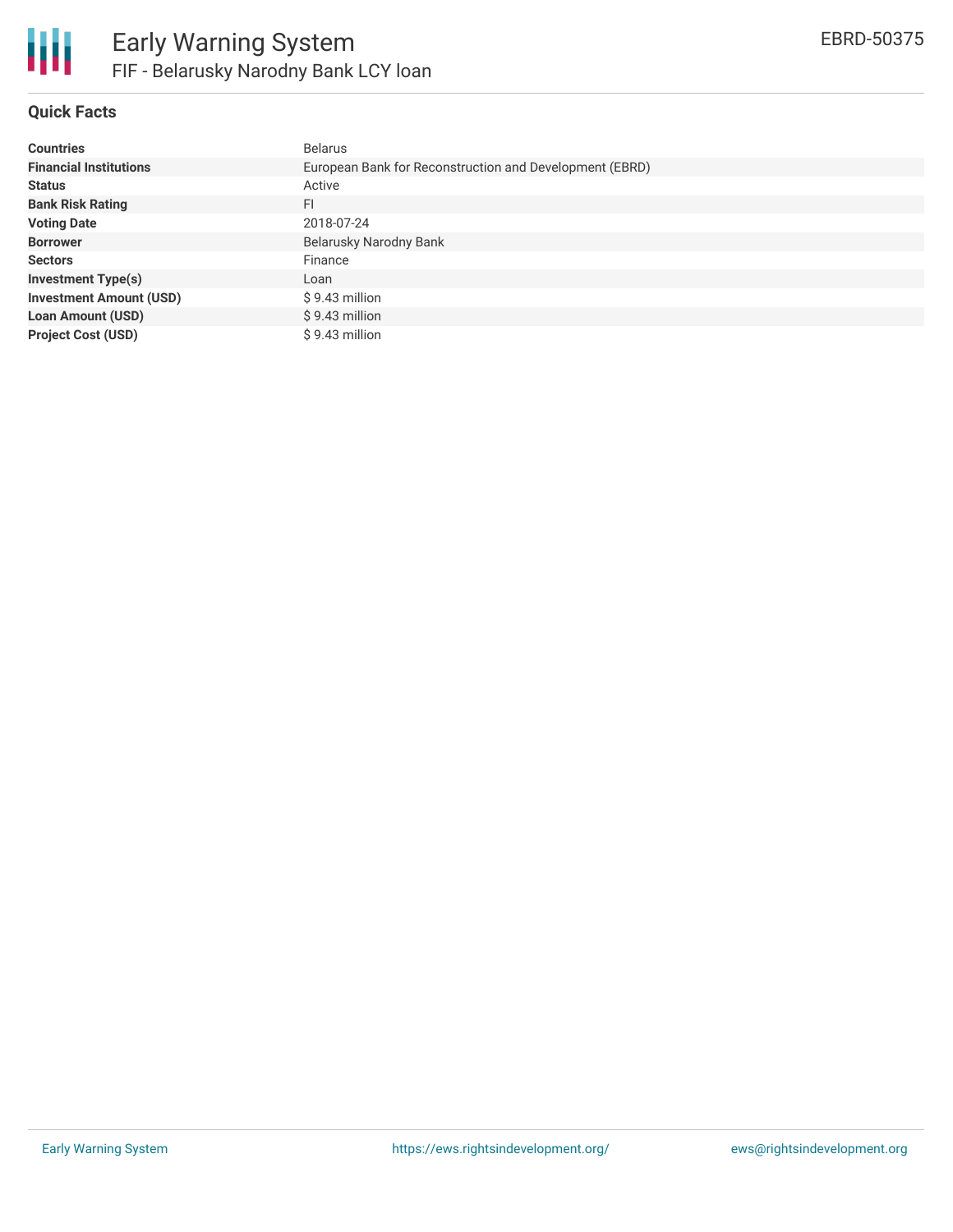

#### **Project Description**

According to EBRD website, the Project will assist Belarusky Narodny Bank in mobilising external funds in local currency which will help to diversify the bank's funding base and expand local currency lending to private micro, small and medium-sized enterprises in Belarus. Further, it aims to promote local currency lending in Belarus thus supporting the development of the domestic capital market in the country and de-dollarization of the economy as well as fostering a more stable financial environment.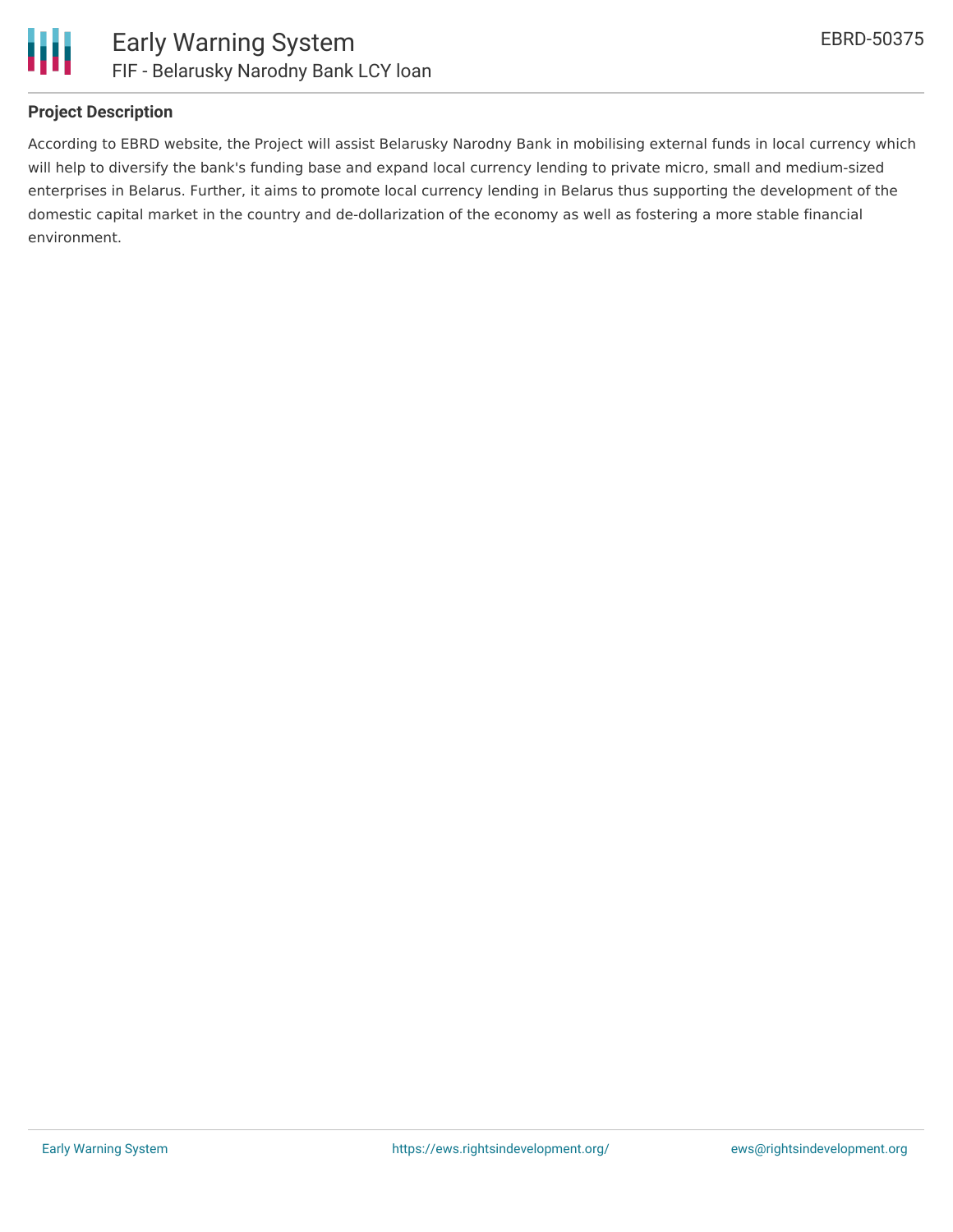#### **Investment Description**

European Bank for Reconstruction and Development (EBRD)

## **Financial Intermediary**

Financial Intermediary: A commercial bank or financial institution that receives funds from a development bank. A financial intermediary then lends these funds to their clients (private actors) in the form of loans, bonds, guarantees and equity shares. Financial intermediaries include insurance, pension and equity funds. The direct financial relationship is between the development bank and the financial intermediary.

Open Joint Stock Company [Belarusky](file:///actor/1448/) Narodny Bank (Financial Intermediary)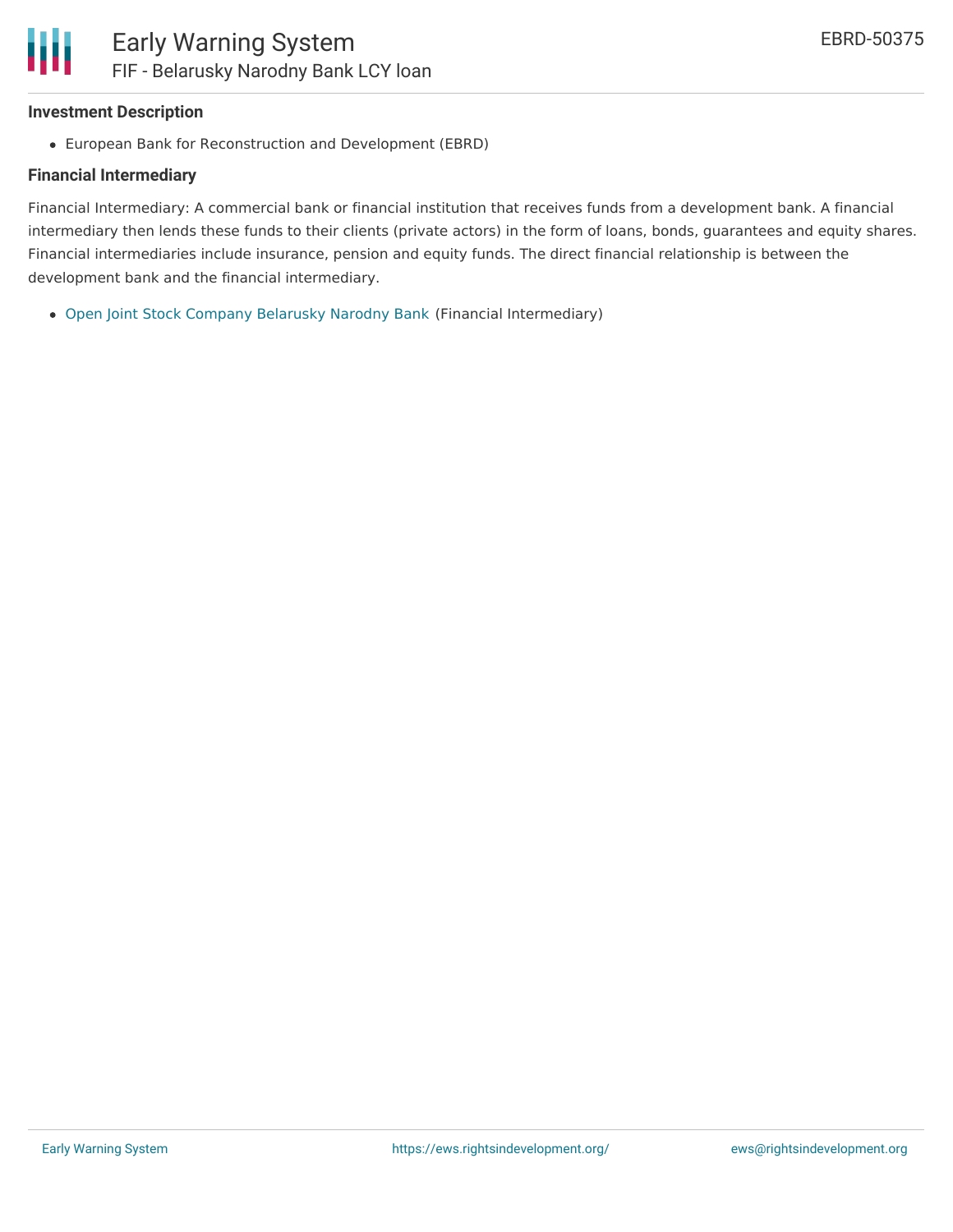

#### **Private Actors Description**

Belarusky Narodny Bank is a mid-sized privately-owned bank in Belarus ranked 13th by total assets among 24 banks at YE17 and is majority-owned by JSC Bank of Georgia (Georgia). Primarily SME focused, BNB-Bank serves 9.4 thousand unique SME clients and 87.8 thousand unique individual clients through 16 branches.